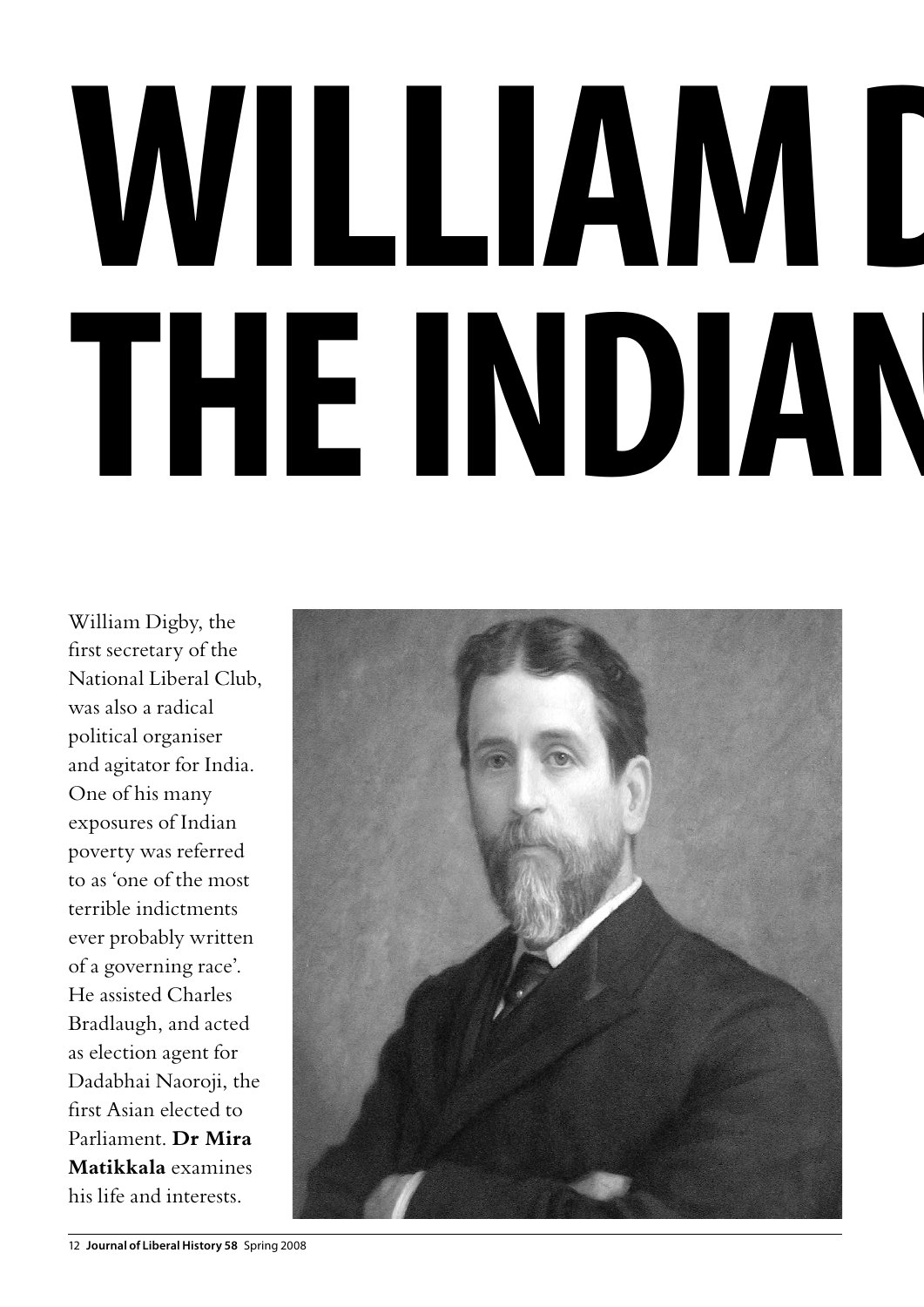# **William Digby and theIndian question**

WILLIAM DIGBY<br>
Was born in<br>
Wisbech,<br>
Cambridge-<br>
Shire in 1849.<br>
He began his journalistic career was born in W i s b e c h , Cambridge shire in 1849. early, becoming an apprentice on a small local newspaper in 1864. In 1871, he left England for Ceylon, to become the subeditor on the *Ceylon Observer* in Colombo. In Ceylon he soon became involved in a major temperance campaign, and another campaign for the abolition of food taxes brought him honorary membership of the Cobden Club in 1876.

The following year Digby settled in India, where he became the editor of the influential daily *Madras Times*. The years of severe famine which followed soon led him to question the rationale of British rule in India. He wrote his first major pamphlet, the two-volume *Famine Campaign in Southern India*, in 1878, and used the *Madras Times* extensively, as well as *The Times* in London, to stir up both the government and the British public. As a result,

the Indian government began to organise public works and food shipments to Southern India, and a substantial relief fund was launched in London. The Indian famine was the turning-point in Digby's life, leading him to devote himself to Indian reform until his death.

His wife having died in India, Digby returned to England in 1879. For the next few years he edited first the *Liverpool and Southport Daily News* and then the *Western Daily Mercury* at Plymouth. Then, in November 1882, he was elected as the first secretary of the newly-established National Liberal Club.

After months of preparatory work, the Club was established at a meeting on 16 November 1882. According to an active member, the meeting 'was largely attended by leading Liberals from all parts of the country … On 29 November, Mr. William Digby was appointed secretary. Success immediately followed. By 31 December 1882, the list of original members was closed with more than 2,500

Digby's portrait at the National Liberal Club, by J. C. Forbes, presented to the Club in 1905 (courtesy of Simon J. Roberts, secretary of the National Liberal Club)

names." According to Digby, five months later the figure was nearly 3,900.<sup>2</sup>

However, it seems that Digby was somewhat too dynamic for the secretaryship. The Club was not meant to be anything other 'than a social meeting-place for progressive politicians',3 but Digby was far from satisfied with this. In June 1883 he wrote to Herbert Gladstone:

I thank you very much for your detailed criticisms of the suggestions I put on paper respecting the political work of the Club. Those criticisms are, in the main, adverse to my suggestions. … If the National Liberal Club is to be a social club merely … I, for one, should be grievously disappointed, and should regret having given up journalism (where now and then I could be of some service) for the secretaryship. … I could add page upon page of conversations I have had with leading Liberals from all parts of the country. They (the leading Liberals) look,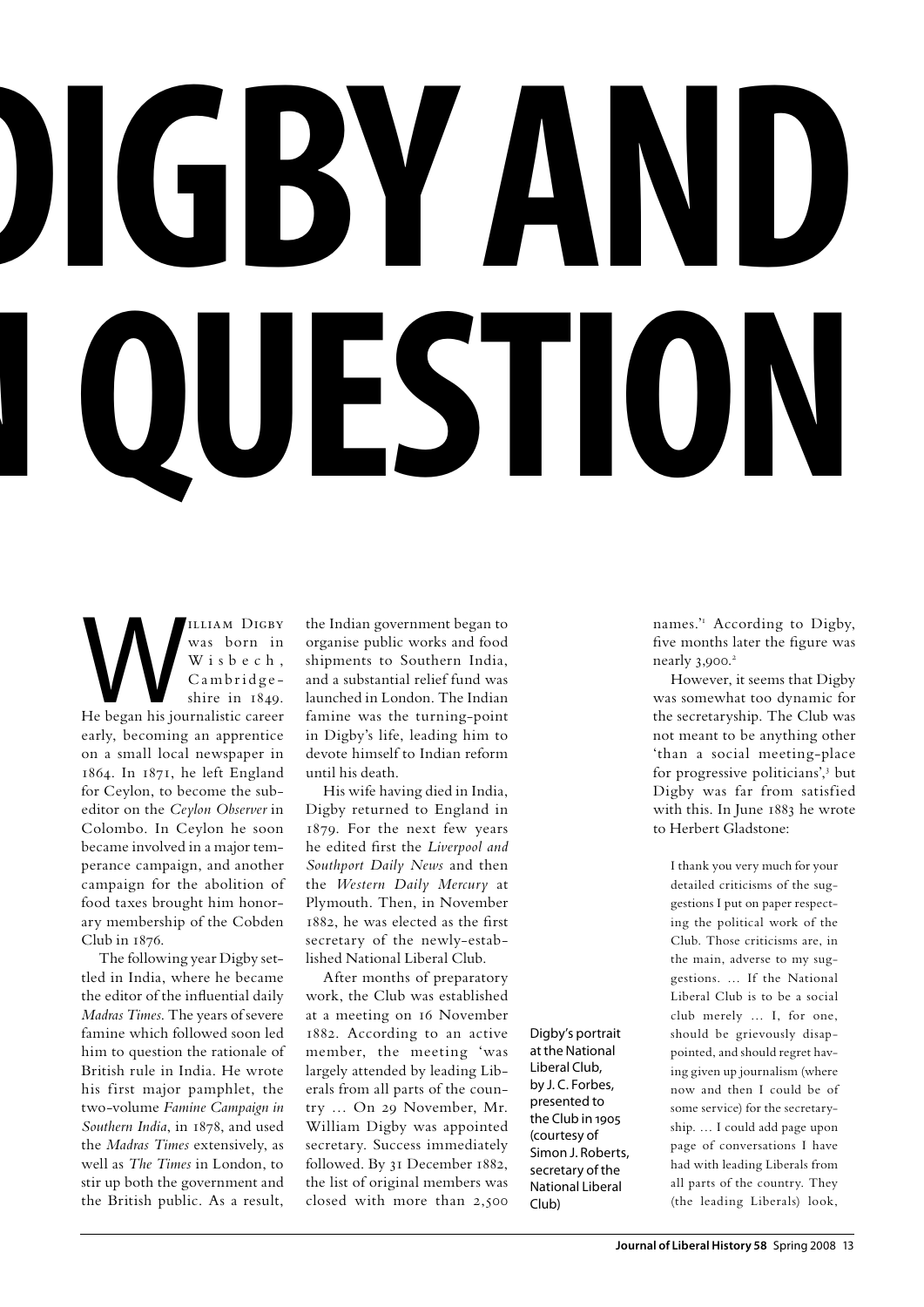with eager expectancy, to the Club to become a central party organisation, and are prepared to support it accordingly. If it is merely 'social', then, I am convinced, there will be a great falling off in numbers and in influence.4

Nevertheless, Digby did not have his way. When he informed Herbert Gladstone of his resignation four years later he bitterly acknowledged 'that what the Club wants is a thoroughly capable hotel manager'.<sup>5</sup>

#### **'Indian Problems for English Consideration'**

Digby's criticism of British rule in India sprang from humanitarian grounds, having its roots in the famine, but in the 1880s he extended it to broader themes: first demanding full economic and racial equality, soon also calling for representative government for India, and, finally, advocating full selfgovernment.

He began his Indian agitation in Britain with a pamphlet entitled *Indian Problems for English Consideration*, published by the National Liberal Federation in 1881. Digby argued that Indian reform was 'a Liberal duty', and defined India as 'a larger Ireland'. He predicted serious troubles in India, unless Englishmen and Indians would 'be brought to know one another better, and to understand each other's position to a fuller extent than they now do'.6 He testified that 'our fellow-subjects in the east are like-minded with ourselves in all that constitutes good citizenship and law-abidingness'.7

He also insisted, bluntly, that the British had failed to govern India properly. He argued that there were 'forty million starving' and nine million had 'died from want of food' under the 'crushing weight of administration'. Moreover, Digby asserted that the native Indian administration functioned much better **'If the National Liberal Club is to be a social club merely ... I, for one, should be grievously disap-**

**pointed'.**

in times of famine than the British one. This was, he argued, because native states availed themselves of local Indian experience, whereas the British did not.<sup>8</sup>

Furthermore, Digby challenged the widely-held view 'that India had no cause of complaint against Great Britain, as she was not made to contribute anything to this country'. While acknowledging that no direct contribution had been paid, Digby stressed that indirectly England was 'draining India, not simply of its surplus, but actually of its very life-blood'. As an example of this unequal partnership, Digby stated that on seven occasions India had been made to pay for English wars: twice for China and New Zealand, and once each for Crimea, Persia, and Abyssinia. In all these imperial undertakings, Britain had borrowed Indian troops and India had paid. On the other hand, when reinforcements had been sent from Britain to India in the 1840s and 1857, India had been made to pay 'every fraction of the pay of the troops from the moment they left England'.9

Most importantly, Digby was a strong advocate of John Bright's scheme for decentralised government in India as the answer to India's difficulties. Bright had insisted since 1858 that it was impossible for one man, the Governor-General or Viceroy, to rule India. Thus, the country should be divided into five or six presidencies, equal in rank and each under a separate governor who would be in direct communication with the Secretary of State for India in London. In Digby's view, Bright's idea was 'practicable and necessary', and he even predicted it would result in competition for good works between the presidencies.<sup>10</sup>

With the help of a Liberal friend, Richard Tangye, Digby managed to get 10,000 copies of *Indian Problems for English Consideration* printed and circulated. The Liberal Federation's annual

meeting in October 1881 recommended extensive circulation for Digby's pamphlet among Liberal Associations, and stated that the Federation could be of great service in the cause of Indian reform along the lines Digby indicated. Digby was appointed a member of the General Committee of the Federation 'with a view to his re-opening the subject at a convenient time'.<sup>11</sup>

However, after the occupation of Egypt in 1882, the Liberal Party became less supportive of its critics of empire. Once again, India was to pay for the British expedition, and this caused a conflict between the Viceroy, Lord Ripon, and the home government. The Secretary of State for India and Gladstone argued that the Suez Canal was much more important to India than to England; thus, the charges had to be met by the Indian government. Ripon strongly disagreed, but succeeded only in having the sum reduced<sup>12</sup>

#### **'India for the Indians – and for England'**

Digby greatly admired Lord Ripon, who, as Viceroy of India from 1880 to 1884, re-established the freedom of the press after Lord Lytton's Vernacular Press Act of 1878, furthered education, and extended local self-government. During the 'Ilbert Bill' controversy in 1883–84, which resulted from Ripon's attempt to extend the right of qualified Indian magistrates to try Europeans in criminal cases, a shortlived British India Committee worked assiduously in support of Ripon, and Digby was actively involved in this work.<sup>13</sup> After Ripon's arrival in Britain, Digby organised a dinner in his honour on 25 February 1885, in his capacity as the secretary of the National Liberal Club.

Digby was furious about the criticism of Lord Ripon and responded to it with a book, *India for the Indians – and for England*, published in February 1885.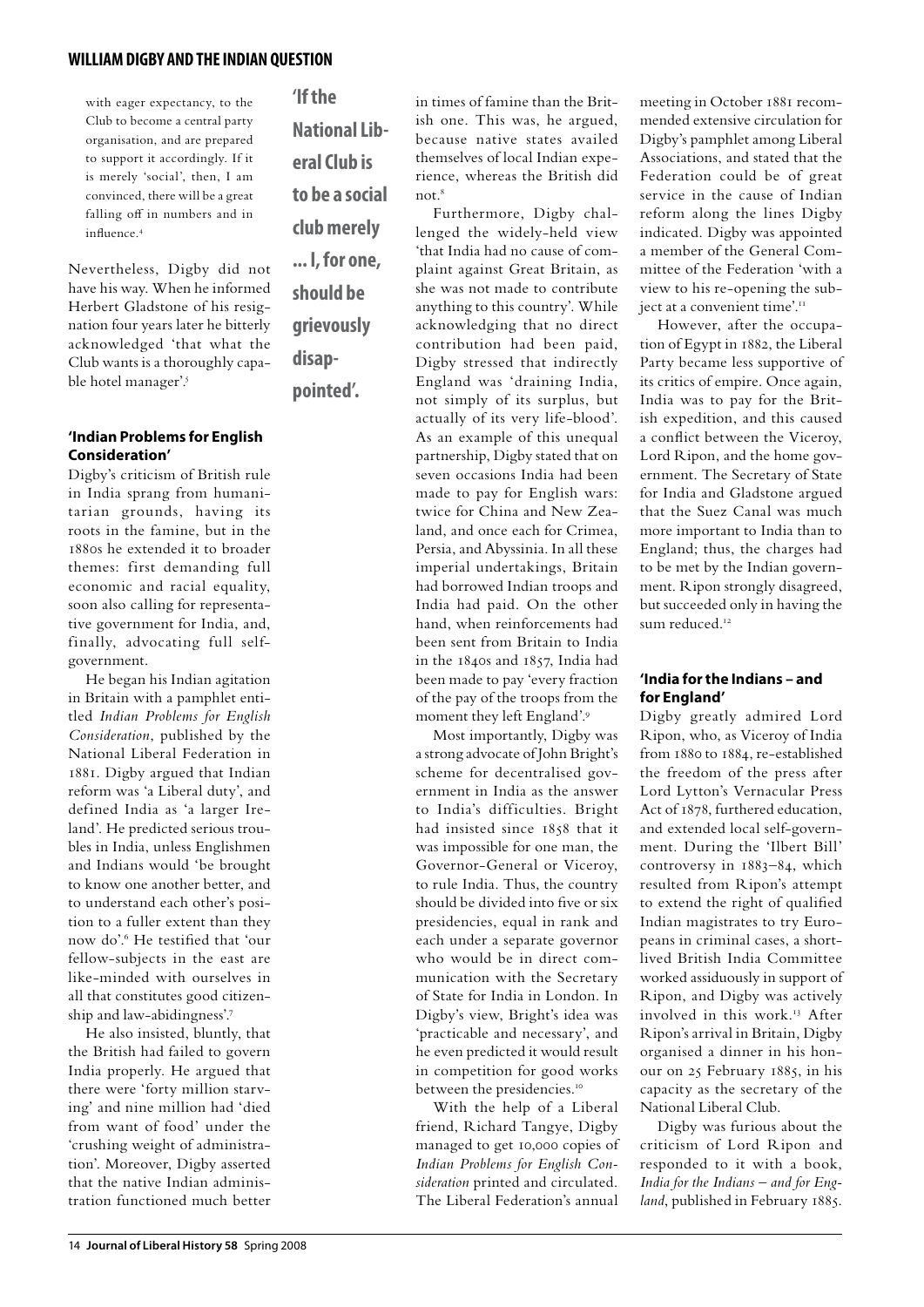#### In the preceding December he had written optimistically to Herbert Gladstone:

In that work I produce (almost entirely from official documents) evidence of the most remarkable character, evidence which if true (as I believe it to be to the very smallest sentence) ought to lead to a reconsideration of our position in India;

#### but nonetheless stressing that,

My suggestions (I believe) are in no degree wild. I recognise all the good England has done in India and is doing at the same time that I show the marked superiority of native rule under English over-lordship. The title of my little book, viz. India for the Indians – and for England, shows I am no revolutionist in my ideas.<sup>14</sup>

In the book, Digby reproached the Anglo-Indians' 'ecstatic admiration of themselves and their doings' which led British statesmen to adopt the same attitude of admiration towards them and to underestimate the Indian character and capabilities. Thus, Digby produced a powerful testimony in favour of Indians and their administrative capability.15 In his opinion, British rule in India ought to have adopted a merely supervisory role, so 'that the British, as they alone can in India, should keep the peace. That done they should stand aside, allowing the people to rule themselves according to their own ideas and experience of what is best.'16

He also repeated his economic statements from 1881, arguing that the British legal and scientific approach was too rigid, and that India required adaptability and sympathy. Native-governed villages were financially secure, due to flexible administration, whereas in British India the collection of land revenue was harsh even when crops failed; in addition, in British provinces traditional village and communal life had been largely destroyed. He even argued that famines were more frequent in British provinces than in Indian states, due to severe failures in administration.<sup>17</sup>

'I never wrote a book or an article for a newspaper into which I put so much of myself as I have put into this book', Digby wrote to Herbert Gladstone at the time of publication.<sup>18</sup> Gladstone, however, as Digby himself put it, was not willing to 'go into the merits of the case' and opposed Digby's actions. The main problem from Herbert Gladstone's point of view was, as Digby put it,

… the propriety, or otherwise, of the secretary of the National Liberal Club, in his private capacity and from his private address, calling attention … to a state of things unparalleled by anything the government has had to deal with in either South Africa or North Africa – at home or abroad. You declare, inferentially rather than directly, my conduct to be incompatible with the position I hold.19

Hence, Digby was to give up his criticism of the Raj or resign his connection with the Club. His answer was:

Should an occasion again arise in which I shall be situated as I was situated when I wrote and issued the letter you condemn, I shall act as I acted then. With this difference, however, a difference caused by your letter to me: I shall inform the Committee what I am about to do and if they consider my conduct to be incompatible with the official position which I feel it an honour to hold, then as a man of honour and conscience I shall have no course before me but to resign the secretaryship. … God forgive me for having, in the past, been too indifferent

**'In that work I produce evidence of the most remarkable character, evidence which ought to lead to a re-consideration of our position in India.'**

to considerations such as I have described, and may He help me to be more true to the cause of ill-governed India in the future.<sup>20</sup>

#### **The election of 1885: 'India's Interest in the British Ballot Box'**

The matter was left at that and Digby was made a Liberal parliamentary candidate for the forthcoming election. When he was 'no longer in hostility towards the wishes of the Committee', he approached Herbert Gladstone to get some 'pecuniary help' towards his expenses from the Liberal Central Association.<sup>21</sup> Previously he had approached his Indian friends in a similar way, asking them to guarantee, in case of election, his election expenses, all office expenses, and an honorarium of  $\zeta_{1,000}$ per year.22 The requests were as unsuccessful as his attempt to get into the Commons.

In British politics Digby was an advanced radical and a staunch supporter of Gladstone. He was determined to make Indian reforms part of the Liberal programme, but ended up disappointed. Indian nationalists were not eager to interfere in British party politics, believing that reform would be best accomplished by appealing to both Liberals and Conservatives alike. In 1885, even Dadabhai Naoroji, who was later to become both Digby's close friend and a Liberal MP, held this opinion.23 Furthermore, neither Digby nor anyone else managed to get William Gladstone – who was wholly preoccupied with the Irish question – significantly interested in India.

Before the election, Digby's book was briefly reviewed in *The Times*. The reviewer averred that it contained many points which were 'worthy of serious consideration'.<sup>24</sup> Soon afterwards, Digby published yet another book, *India's Interest in the British Ballot Box*. 20,000 copies – a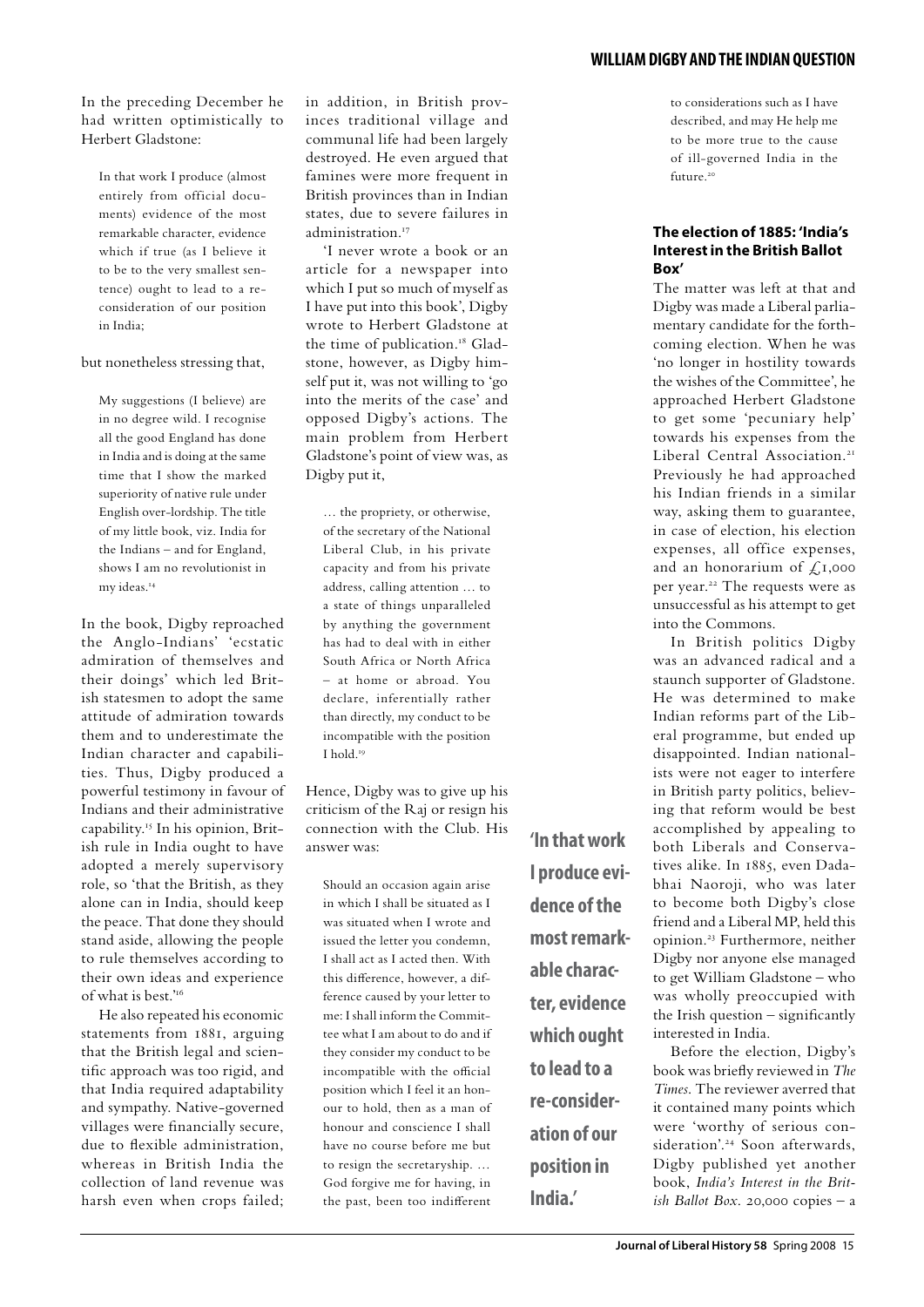

quarter of which went to members of the National Liberal Club – were printed and all circulated by the end of September.<sup>25</sup>

'I do not know of a more complete task of the kind ever having been attempted or carried out', Digby wrote to Lord Ripon, who paid the expenses. 'From the purely business point of view only there is more than value for the money. I have never before known so much work done for so small an amount', he assured Ripon when sending the bill. The readers of the book had 'the opportunity of seeing what your lordship's policy in India really was'; and furthermore, 'in case of future depreciation of your work, the facts received will be useful, and will be availed of, for reference'. 'There has not yet been time for people to read the pamphlet, but such remarks as I have heard from those who have read portions are full of admiration at what they regard as the moral grandeur and material beneficence of your administration,' Digby asserted; 'your lordship will see how your policy is accepted as the guiding star for the reformation of India'.<sup>26</sup>

Dadabhai Naoroji, Liberal MP for Finsbury Central, 1892–95, the first nonwhite to sit in the House of Commons

Indeed, the book was to a great extent a major apologia for Ripon's Indian policy. After discussing Ripon's Viceroyalty in detail, Digby further emphasised the vital need for local self-government which Ripon had sought to advance. He also criticised the fact that the promises made to employ Indians in the government of their own country had not been kept. The first step forward, Digby argued, would be a 'Royal Commission of Enquiry into the whole administration of India'.<sup>27</sup>

Digby was convinced that the Indian issue could be warmly and successfully espoused by supporters of Liberal politics. He wrote confidently in the preface:

I remember how keenly my countrymen resisted the stamping out of Polish nationality by the despotic empires of Europe and how warmly they sympathised with the aspirations and the efforts of the Italians to free themselves from the hateful yoke of the Austrians at Venice and of the French at Rome. Consequently, I am sure that the affairs of their fellow-subjects in India and in the Crown Colonies will not be pushed aside as of little concern. … The system of administration now existing in India is as certainly doomed to early overthrow as was Negro slavery in the United States.<sup>28</sup>

In contrast to Indian nationalists, Digby stressed that Indian reform had to be made a party question: 'None but Liberals are prepared for the annoyance, vexation, misrepresentation, misunderstanding, which always accompany the initiation of reform – whether for one's own country or for another', he explained, predicting that sooner or later 'special broadly-defined Indian reforms will take a regular place in the programmes discussed on Liberal platforms'.<sup>29</sup>

The election of 1885 was the first to bring the Indian issue to the fore. In addition to Digby's efforts, this was accomplished through the candidacy of Lalmohan Ghose in east London and the visit of a three-man delegation from India. In the end, both Ghose and Digby were defeated.30

#### **The Indian Political Agency**

At the end of 1885, the Indian National Congress formulated its programme and from then on Digby was a staunch advocate of its demands: the 'Indianisation' of the Indian civil service, considerable reductions in military expenditure, a parliamentary inquiry into Indian affairs, abolition of the India Council, and Indian representation in the legislative councils of India.

It was at this time that Digby befriended the leading Congressman, Dadabhai Naoroji, who settled in London in 1886, hoping to become a Liberal parliamentary candidate. When Naoroji first visited Digby in April 1886, he found the latter 'depressed' because 'he had not suitable and proper representatives of India'. Then 'he over and over again repeated that now that I had come, be the result about my object what it may, he will be able to work for India, with more heart and zeal. He was extremely desirous to do all that lay in his power to promote my object.' When they met again ten days later, the work was well under way. To begin with, Digby strongly recommended that Naoroji change his Parsi headdress to an English top hat: 'better to appear altogether like an Englishman'. He also intended to get Naoroji a ticket to a Liberal meeting in favour of the Irish Bill, and advised him to prepare to speak in favour of Irish Home Rule at some point.31

Disappointed by the nonpolitical, leisurely social atmosphere at the National Liberal Club, Digby resigned his secretaryship in 1887. The following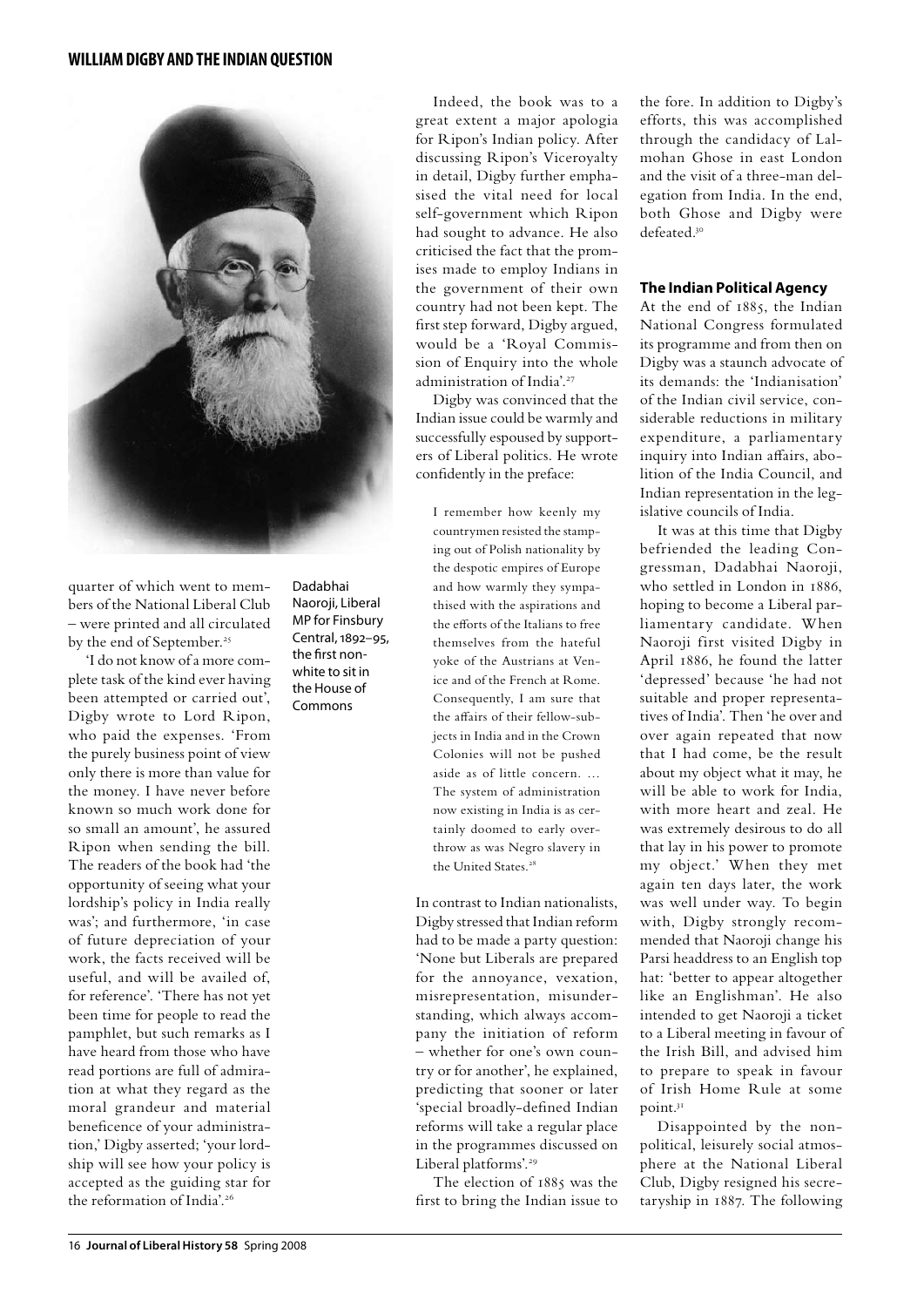April he formed an Indian and Political General Agency, which was to provide services for Indian political associations, native states, and individuals alike.32 Digby's main intention was to serve the Indian National Congress, and he thus suggested that all Indian political associations should jointly appoint him as their agent on a yearly fee of  $\text{\large $\mathcal{L}$}$ ,250 plus expenses.<sup>33</sup>

Naoroji's friend W. C. Bonnerjee, who was visiting London, personally guaranteed Digby's expenses for 1888.34 The campaign got off to a highly promising start, and in the winter of 1888–89 Digby visited India to attend the fourth Congress and to secure financial support for his Agency. There he collaborated closely with A. O. Hume, who pressed upon Congress-workers the vital need for British propaganda on an adequate scale:

Our only hope lies in awakening the British public to a sense of the wrongs of our people – to a consciousness of the unwisdom and injustice of the present administration. The least we could do would be to provide ample funds … to carry on agitation there, on the lines and scale of that in virtue of which the Anti-Corn Law League triumphed.<sup>35</sup>

During his visit Digby became the English representative for several Indian papers, and London correspondent of the *Hindu* in Madras and the *Amrita Bazar Patrika* in Calcutta, both eminent daily newspapers.36 The financial question, however, remained unsolved.

In his Agency work, Digby received extensive help from the Liberal MP Charles Bradlaugh. Having a parliamentary representative 'of its own' was one of the most important things for the Agency. Prior to the founding of the Agency, Digby had asked Herbert Gladstone 'to do something to safeguard the interests of the Indian people who are, in all such instances, entirely unrepresented and without a voice or direct influence',37 but soon after the Agency was founded, Bradlaugh was 'chosen' instead.38 From 1888 until Bradlaugh's death in 1891, Digby coached him on numerous Indian issues for questions in the Commons and energetically assisted him in promoting two successive Indian Reform Bills. A few samples of Bradlaugh's frequent messages to Digby serve best to reveal the nature of their relationship:

Have you a spare copy of the Memorandum which you prepared officially and circulated last year when it was thought my motion would come on for Royal Commission? Give me the exact references to the Lansdowne and Trevelyan referred to in it. You promised me a complete copy of the Dufferin Minute. If you have it kindly send it as early as you can together with a complete copy of the Lansdowne Minute of February. (16 June 1890).

Mr Asquith wants you to give him particulars so that he may speak for us on the Indian Councils Bill. I wish you would do it as early as you can, for we may be surprised any day by having the Bill thrust on us. Our duty is clearly to be ready for the fight always. (28 June 1890).

Reid wants you to pen him a short brief from which he could speak in support of my amendment. (1 July 1890).

When Bradlaugh's 'membership for India' became more famous, dozens of letters poured in from India to him, and he forwarded them regularly to Digby to answer on his behalf.39

In order to gain financial support from India, Digby produced two considerable collections of articles and interviews which eloquently presented various sides of the British campaign

**Digby coached Bradlaugh on numerous Indian issues for questions in the Commons and energetically assisted him in promoting two successive Indian Reform Bills.**

and, coincidentally, brought the crucial roles of Digby and, especially, Bradlaugh forward.40 The first collection, *India in England*, also included Digby's interview with William Gladstone on Indian matters.

'I have always had good will towards the Indian people and have done for them, from time to time, all that has seemed to me possible', was the 'assurance of sympathy' from the Grand Old Man when interviewed by Digby in April 1889. Digby sought to convince Gladstone that 'if ever there was any organisation in the British Empire which deserved the hearty support of all English Liberals, it is this of the Congress', emphasising the constitutional manner in which the Congress acted. 'Indeed, I am speaking sober truth when I say there is no loyalty in the British dominions more sincere than that of the Indian reformers', Digby insisted. However, Gladstone was rather suspicious of the 'seditious native press' which, he had heard, contained 'writings of a disloyal character'. Digby assured Gladstone that he, who was an expert on the Indian press, did not know of any such instances; 'but as a matter of fact district officials in India are such irresponsible despots that they resent all comment on their actions however mild, and call that sedition what probably any unprejudiced person would say fair criticism'. Gladstone 'could well believe that'.41

In July 1889, Digby's Agency was merged with the newlyestablished British Committee of the Indian National Congress, and Digby was made its first secretary. When the Committee began publishing its own paper, *India*, in 1890, Digby also became its first editor. Funded mainly by Indian nationalists, *India* was distributed free to parliamentarians, political clubs and the British press, and in these important spheres it was fairly successful. However, money was an issue. Whereas the Anti-Corn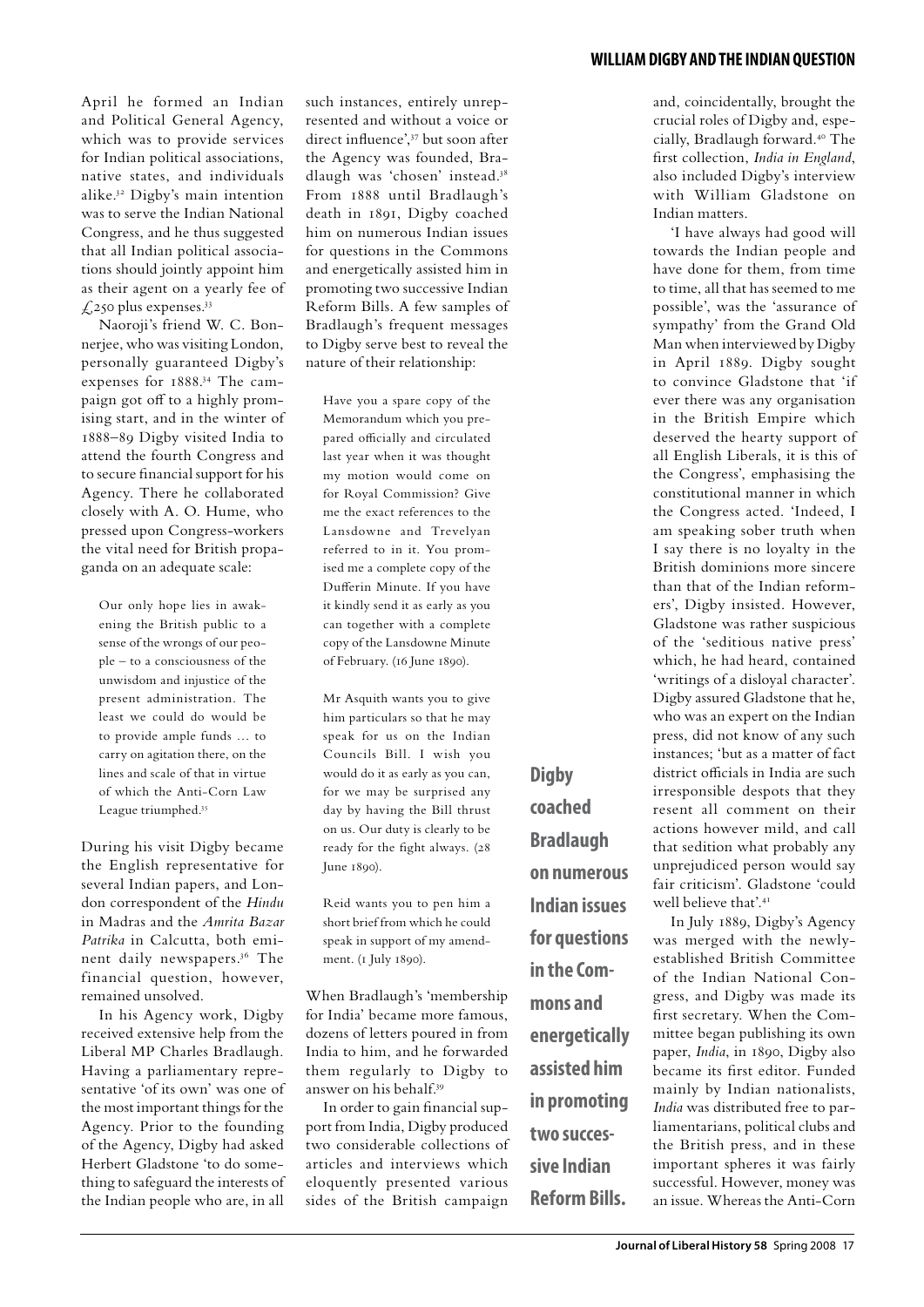Law League, Hume's model, had spent more than £200,000 in 1843–46, the Committee's yearly income averaged around  $\text{\emph{1}}3,000.^{42}$  Indian financial support for the British Committee remained limited.

#### **Radicalisation and defeat**

Encouraged by Lord Ripon, Digby organised another British tour for a Congress delegation in the spring of 1890. The deputation of eight notable nationalists arrived in early April and began with public meetings in London, which Naoroji and Digby also attended.43 At Bradlaugh's request, the nationwide tour was then started from his constituency, Northampton, where the meeting was held with 'very good attendance'.44

Undoubtedly Digby also aimed to further his own cause within the Liberal Party through the delegates. They were summoned to a meeting at the National Liberal Club in order to 'acquaint them with the programme of the campaigners in Britain and to see in what way they could help'. He also emphasised to the readers of *Hindu* that 'everywhere Liberals have assisted the delegates and formed the audiences: nowhere have the Conservatives even attended the meetings to learn what Indian grievances are'.45 Moreover, Digby organised the tour so that it finished conveniently with a meeting with William Gladstone. When the delegates affirmed their hopes for the first steps in representative government in India by the expansion and reconstitution of the councils, Gladstone responded: 'Well, it seems you must be prepared to wait a little longer for the realisation of your hopes. You will have to wait a while.<sup>46</sup>

**'I have** 

**always had** 

**towards the** 

**Indian peo-**

**ple and have** 

**them, from** 

**time to time,** 

**all that has** 

**seemed to** 

**Gladstone** 

**assured** 

**Digby.**

**me possible',** 

**done for** 

**good will** 

At around the same time, Digby began to radicalise, which soon led him into disagreements with the Committee, which stressed moderation. The first sign of trouble appeared

with the last issue of *India* of 1890. This 'Christmas number', called 'The Kashmir Injustice: A British Disgrace', was, in effect, an exhaustive defence of the deposed Maharaja of Kashmir.47 Digby had continued the commercial practice of his private Agency alongside his work for the Committee, and his dual roles as secretary to the Committee and, simultaneously, as head of his private Agency, were anomalous and confusing. His paid agitation on behalf of the Maharaja of Kashmir as well as those of Nepal and Mysore 'became increasingly a source of embarrassment to the Congress in India and its Committee in England'. Furthermore, Digby irritated the Indian government through his interference with the government's sensitive relations with the princely states.<sup>48</sup>

Matters became even worse when Digby unleashed his antiimperialism in the following issue, called 'An Open Letter to the Members of the House of Commons on The Dark Side of British Rule in India: a side so dark as to make it doubtful if British rule has been and is a blessing to the masses of India'. He cited an impressive array of statistics, exposing the huge dimensions of India's poverty, and blaming Britain.49 This 'statistical revelation' continued in subsequent numbers, and Digby also repeated his strong arguments in an interview in *Greater Britain*, whose editor described Digby's letter as 'one of the most terrible indictments ever probably written of a governing race'.50 At the same time, Digby's position in the Committee was weakened by the death of his patron, Charles Bradlaugh, in early 1891. Nevertheless, Digby's ener-

getic efforts carried him ahead in radical Liberal ranks, securing him a candidacy for South Islington in 1892. His election programme was similar to the official Gladstonian programme apart from the inclusion of the issue of Indian reform, which stated the Congress demands.<sup>51</sup>

In 1891–92 Digby also acted as election agent for Naoroji, Liberal candidate for Central Finsbury. During the long election campaign which culminated in Naoroji's winning the seat, Digby was his staunchest supporter, taking care of many practical things and guiding Naoroji in Liberal circles and political practices.

In 1885 in North Paddington, Digby had secured 1,797 votes (42.0 per cent) against his Conservative competitor's 2,482 votes (58.0 per cent). In 1892 in South Islington he achieved 2,873 votes (47.4 per cent) against his Conservative competitor's 3,194 votes  $(52.6 \text{ per cent.})^{52}$ 'Deeply disappointed' but 'not overcome', he wrote to a friend: 'I believe, if elected, I could have done India and this country some service. I ought to have won. And, I should have won if I had been fighting an honest foe. The 300 votes by which I lost were, literally, taken from me by means which will ill bear investigation.'53

Digby thanked his supporters and explained his defeat in *India*, the *Hindu*, and the *Amrita Bazar Patrika*. In his opinion he was beaten 'because, in the last four days of the fight, our opponents almost literally snatched many of those who had promised us their support, out of our hands'. Among other things he complained that his competitor had replaced all Digby's posters – 'Vote for Digby and for Real Unity and Home Rule for Ire $land'$  – with his own.<sup>54</sup>

The last issue of *India* which Digby edited appeared in September 1892. In January 1893, *India* began its new series with H. Morse Stephens, Lecturer in Indian history at Cambridge, as its editor. The Committee continued on moderate lines, while Digby sometimes criticised it rather severely in his letters to the *Amrita Bazar Patrika* and the *Hindu*. 55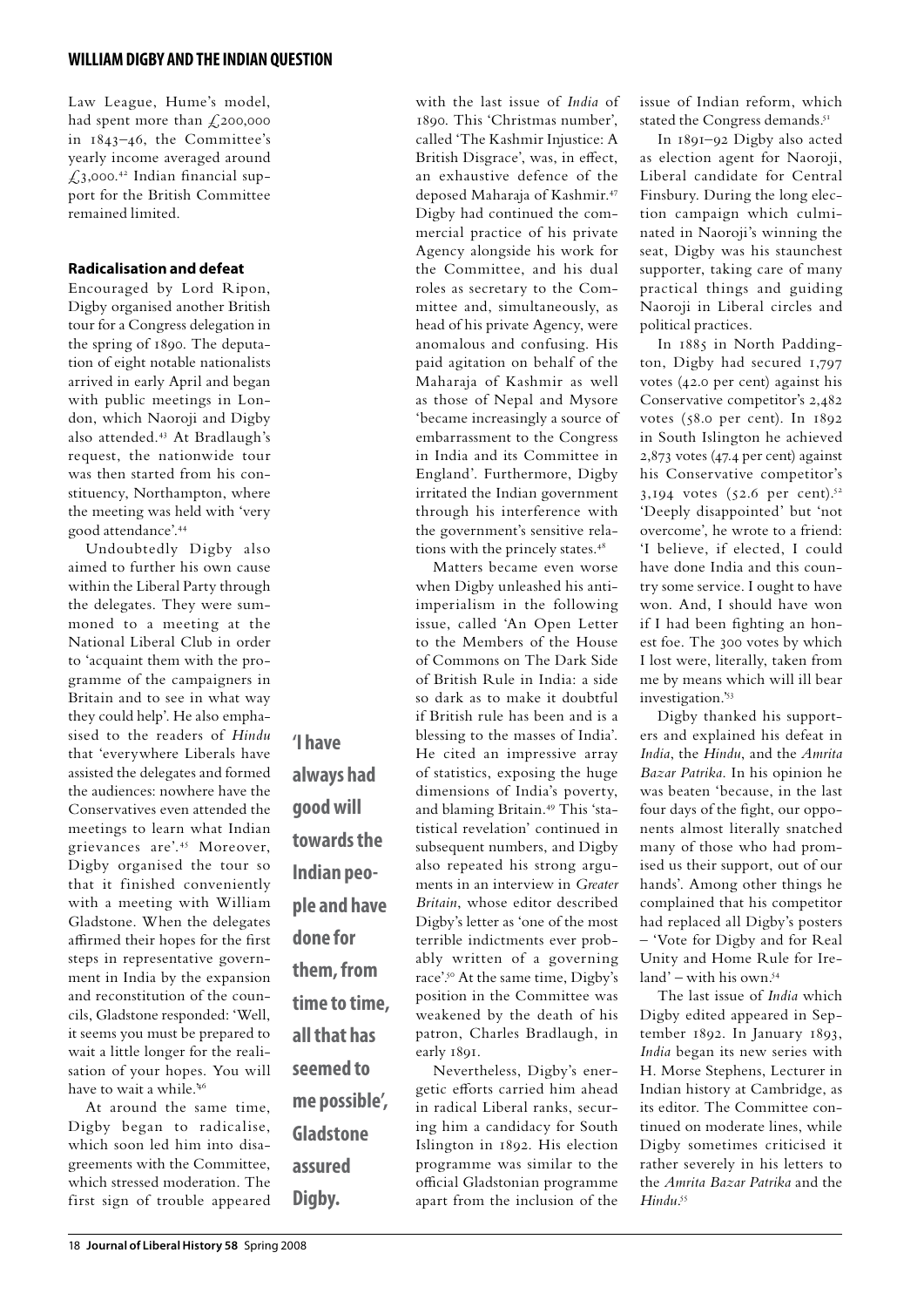In the following decade, Digby and Naoroji joined forces several more times on Indian matters. As late as 1904, the year Digby died, they addressed the London India Society, an organisation of Indian students in Britain, together. Digby began by stressing the need for Indian self-government, and Naoroji followed in similar vein. In the more radical atmosphere of the early 1900s, their suggestion 'was at once and almost universally approved by the nationalist press in India'.<sup>56</sup> By this time, both Digby and Naoroji had fully developed their ideas in huge volumes, both published in 1901. In *Poverty and Un-British Rule in India*, Naoroji put the finishing touches on his 'drain theory' – namely that Britain was draining wealth out of India – and Digby's satirically entitled *'Prosperous' British India: A Revelation from Official Records* constituted a major indictment of the financial and economic impacts of the Raj.

Despite their best efforts, Digby and his co-agitators did not succeed in making Indian reform a major issue in British politics. The official British response to the campaign was wavering and suspicious, and tended to avoid defining the aims of Indian policy in clear terms. Since Indian nationalists expected prompt legal reforms, they soon became frustrated with the constitutional approach and this frustration doomed the reform effort to failure.

Nevertheless, with his work Digby did his best to keep Indian concerns in the British media, and the British people gradually became more familiar with Indian affairs. Previously, the British Raj had been a subject of interest only to experts and Anglo-Indian officials, but during the 1880s it became discussed among the wider public as well. Indeed, Digby succeeded in his most important objective – namely to *familiarise* the British with the Indian administration

and 'render it easily digestible'. The campaign did shape public opinion in Britain, but in the eyes of Indian nationalists this happened far too slowly.

Certainly, being a critic of empire in late-nineteenth-century Britain was far from easy. Dissenters and pioneers were often ridiculed, and William Digby was no exception; as a consequence, he suffered a severe mental breakdown in 1886, from which it took years to recover fully, and when he died in 1904 at the age of 55, it was said to be of 'nervous exhaustion'.

*Dr Mira Matikkala is a researcher at the University of Helsinki and completed a Cambridge PhD thesis on 'Anti-imperialism, Englishness, and Empire in late-Victorian Britain' in 2006.*

- 1 R. Steven, *The National Liberal Club: Politics and Persons* (London: R. Holden & Co., 1925), p. 14.
- 2 W. Digby to H. Gladstone, 2 June 1883, British Library, Viscount Gladstone Papers, Add. MS 46050, f. 84b.
- 3 Steven, *The National Liberal Club*, p. 23.
- 4 W. Digby to H. Gladstone, 2 June 1883, British Library, Viscount Gladstone Papers, Add. MS 46050, f. 84b.
- 5 W. Digby to H. Gladstone, 19 September 1887, British Library, Viscount Gladstone Papers, Add. MS 46052, f. 260.
- 6 W. Digby, *Indian Problems for English Consideration, a Letter to the Council of the National Liberal Federation* (Birmingham: National Liberal Federation, 1881), pp. 3–6.
- 7 Ibid., p. 7.
- 8 Ibid., pp. 30–42.
- 9 Ibid., pp. 46–47.
- 10 Ibid., pp. 57–61.
- 11 W. Digby, 'English political organizations and Indian reform: A record of what has been attempted', *India*, No. 15 (5 December 1890), pp. 293, 295.
- 12 A. Denholm, *Lord Ripon 1827–1909: A Political Biography* (London: Croom Helm, 1982), p. 153.
- 13 Digby, 'English political

**In 1891 Digby published 'An Open Letter to the Members of the House of Commons on The Dark Side of British Rule in India: a side so dark as to make it doubtful if British rule has been and is a blessing to the masses of India'.**

organizations and Indian reform', p. 295.

- 14 W. Digby to H. Gladstone, 12 December 1884, British Library, Viscount Gladstone Papers, Add. MS 46051, f. 37.
- 15 W. Digby, *India for the Indians and for England* (London: Talbot brothers, 1885), passim.
- 16 Ibid., p. 22.
	- 17 Ibid., pp. 46–94.
	- 18 W. Digby to H. Gladstone, 17 February 1885, British Library, Viscount Gladstone Papers, Add. MS 46051, ff. 53–54.
	- 19 W. Digby to H. Gladstone, 19 April 1885, British Library, Viscount Gladstone Papers, Add. MS 46051,  $f$ <sub>IIO</sub>
- 20 Ibid.
- 21 W. Digby to H. Gladstone, 18 August 1885, British Library, Viscount Gladstone Papers, Add. MS 46051, f. 172.
- 22 D. E. Wacha to Dadabhai Naoroji, 13 May 1885, in R. P. Patwardhan (ed.) *D. Naoroji, Correspondence*, *Vol. II: Part I. Correspondence with D. E. Wacha, 4.11.1884 to 23.3.1895* (Bombay: Allied Publishers, 1977), p. 9.
- 23 B. Martin, *New India, 1885: British Official Policy and the Emergence of the Indian National Congress* (Berkeley: University of California Press, 1969), p. 215.
- 24 *The Times*, 22 September 1885.
- 25 W. Digby to Lord Ripon, 26 September 1885, British Library, Ripon Papers, Add. MS 43635, ff. 160-62.
- 26 Ibid., ff. 160–63.
- 27 W. Digby, *The General Election, 1885: India's Interest in the British Ballot Box* (London: Talbot brothers, 1885), pp. 75–91 passim.
- 28 Ibid., pp. v–vi.
- 29 Ibid., pp. 3, 9.
- 30 Digby's election contest has been described in more detail in Martin, *New India, 1885*.
- 31 Naoroji's notes, 19 and 29 April 1886, quoted in R. P. Masani, *Dadabhai Naoroji: The Grand Old Man of India* (London: G. Allen & Unwin, 1939), pp. 233–34.
- 32 *India*, No. 1 (February 1890), p. 16.
- 33 W. Digby to P. Mehta, 24 April 1888, quoted in M. D. Morrow, 'The Origins and Early Years of the British Committee of the Indian National Congress, 1885–1907'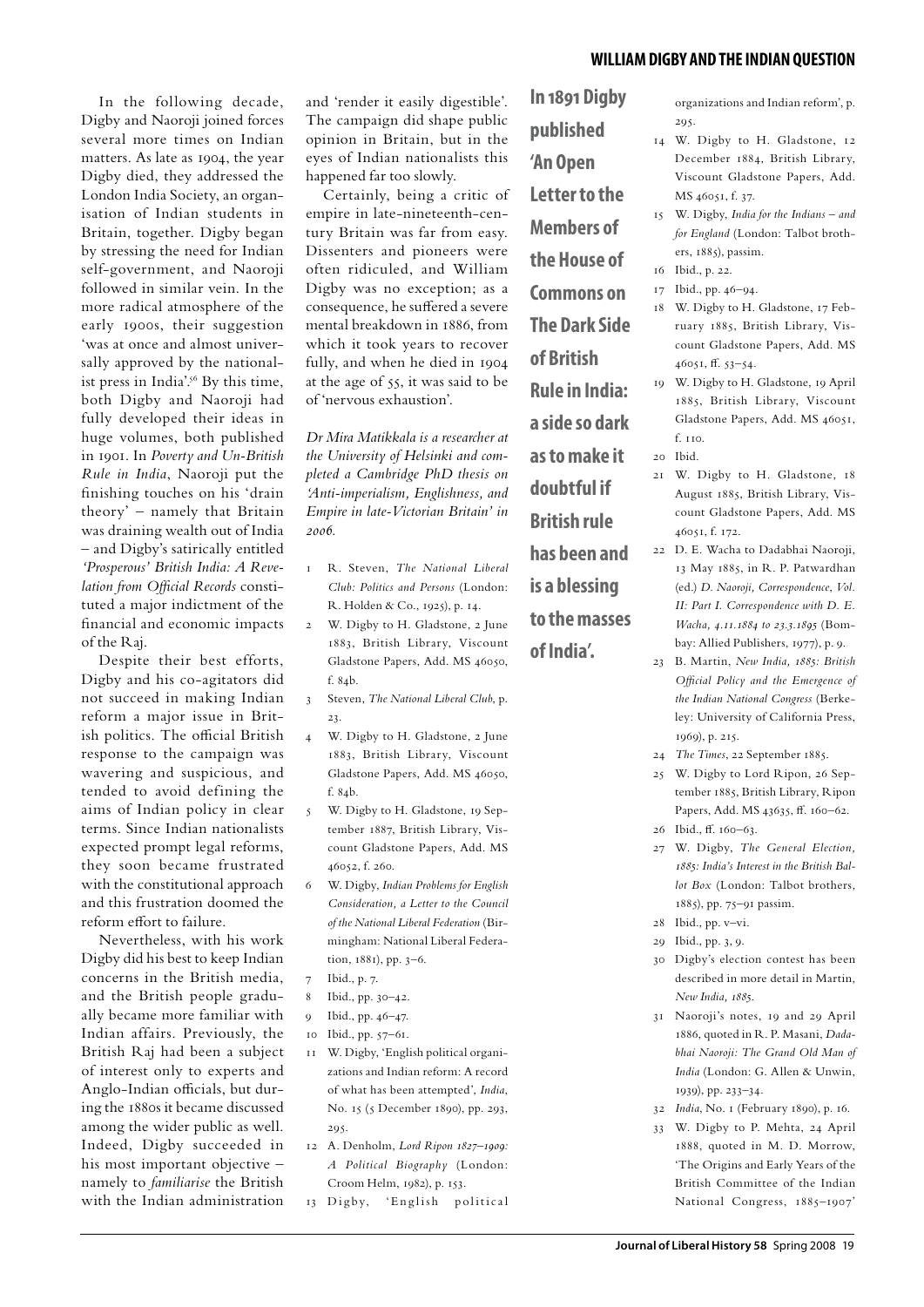(unpublished PhD thesis, University of London, 1977), p. 30.

- 34 *India*, No. 15 (5 December 1890), p. 296.
- 35 A. O. Hume to the Indian nationalists, 10 February 1889, quoted in Sir W. Wedderburn, *Allan Octavian Hume: Father of the Indian National*

*Congress, 1829–1912* (Oxford: Oxford University Press, 2002 [1913]), p. 70. Hume was the son of Joseph Hume, an Anti-Corn Law League activist.

36 'Mr Digby's "Record"', in W. Digby, *The General Election of 1892, South Islington: I. Address of the Liberal Candidate, Wm Digby, C.I.E.*  *II. Mr. Digby's 'Record'* (London: A. Bonner, 1892), p. 35.

- 37 W. Digby to H. Gladstone, 23 February 1886, British Library, Viscount Gladstone Papers, Add. MS 46052, f. 34.
- 38 Digby's notes of an interview with Lord Ripon, 10 November 1888,

### **RESEARCH IN PROGRESS**

If you can help any of the individuals listed below with sources, contacts, or any other information — or if you know anyone who can — please pass on details to them. Details of other research projects in progress should be sent to the Editor (see page 3) for inclusion here.

*com.*

**Hubert Beaumont MP.** After pursuing candidatures in his native Northumberland southward, Beaumont finally fought and won Eastbourne in 1906 as a 'Radical' (not a Liberal). How many Liberals in the election fought under this label and did they work as a group afterwards? *Lord Beaumont of Whitley, House of Lords, London SW1A 0PW; beaumontt@ parliament.uk.*

**Letters of Richard Cobden (1804–65).** Knowledge of the whereabouts of any letters written by Cobden in private hands, autograph collections, and obscure locations in the UK and abroad for a complete edition of his letters. (For further details of the Cobden Letters Project, please see www.uea.ac.uk/his/research/projects/cobden). *Dr Anthony Howe, School of History, University of East Anglia, Norwich NR4 7TJ; a.c.howe@uea.ac.uk.*

**Cornish Methodism and Cornish political identity, 1918–1960s.**  Researching the relationship through oral history. *Kayleigh Milden, Institute of Cornish Studies, Hayne Corfe Centre, Sunningdale, Truro TR1 3ND; KMSMilden@aol.com.*

**Liberal foreign policy in the 1930s.** Focusing particularly on Liberal antiappeasers. *Michael Kelly, 12 Collinbridge Road, Whitewell, Newtownabbey, Co. Antrim BT36 7SN; mmjkelly@msn.com.*

**The Liberal Party's political communication, 1945–2002.** PhD thesis. *Cynthia Messeleka-Boyer, 12 bis chemin Vaysse, 81150 Terssac, France; +33 6 10 09 72 46; cynthiandrea@aol.com.*

**Liberal policy towards Austria-Hungary, 1905–16.** *Andrew Gardner, 17 Upper Ramsey Walk, Canonbury, London N1 2RP; agardner@ssees.ac.uk.*

**The Liberal revival 1959–64**. Focusing on both political and social factors. Any personal views, relevant information or original material from Liberal voters, councillors or activists of the time would be very gratefully received. *Holly Towell, 52a Cardigan Road, Headingley, Leeds LS6 3BJ; his3ht@leeds.ac.uk.*

**The rise of the Liberals in Richmond (Surrey) 1964–2002.** Interested in hearing from former councillors, activists, supporters, opponents, with memories and insights concerning one of the most successful local organisations. What factors helped the Liberal Party rise from having no councillors in 1964 to 49 out of 52 seats in 1986? Any literature or news cuttings from the period welcome. *Ian Hunter, 9 Defoe Avenue, Kew, Richmond TW9 4DL; 07771 785 795; ianhunter@kew2.com.*

**Liberals and the local government of London 1919–39.** *Chris Fox, 173 Worplesdon Road, Guildford GU2 6XD; christopher.fox7@virgin.net.*

**Liberal politics in Sussex, Portsmouth and the Isle of Wight 1900–14.**  The study of electoral progress and subsequent disappointment. Research includes comparisons of localised political trends, issues and preferred interests as aganst national trends. Any information, specifically on Liberal candidates in the area in the two general elections of 1910, would be most welcome. Family papers especially appreciated. *Ian Ivatt, 84 High Street, Steyning, West Sussex BN44 3JT; ianjivatt@ tinyonline.co.uk.*

**The Liberal Party in the West Midlands from December 1916 to the 1923 general election.** Focusing on the fortunes of the party in Birmingham, Coventry, Walsall and Wolverhampton. Looking to explore the effects of the party split at local level. Also looking to uncover the steps towards temporary reunification for the 1923 general election. *Neil Fisher, 42 Bowden Way, Binley, Coventry CV3 2HU ; neil.fisher81@ntlworld.*

**Recruitment of Liberals into the Conservative Party, 1906–1935.**  Aims to suggest reasons for defections of individuals and develop an understanding of changes in electoral alignment. Sources include personal papers and newspapers; suggestions about how to get hold of the papers of more obscure Liberal defectors welcome. *Cllr Nick Cott, 1a Henry Street, Gosforth, Newcastle-upon-Tyne, NE3 1DQ; N.M.Cott@ncl.ac.uk.*

**Life of Wilfrid Roberts (1900–91).** Roberts was Liberal MP for Cumberland North (now Penrith and the Border) from 1935 until 1950 and came from a wealthy and prominent local Liberal family; his father had been an MP. Roberts was a passionate internationalist, and was a powerful advocate for refugee children in the Spanish civil war. His parliamentary career is coterminous with the nadir of the Liberal Party. Roberts joined the Labour Party in 1956, becoming a local councillor in Carlisle and the party's candidate for the Hexham constituency in the 1959 general election. I am currently in the process of collating information on the different strands of Roberts' life and political career. Any assistance at all would be much appreciated. *John Reardon; jbreardon75@hotmail.com.*

**Student radicalism at Warwick University.** Particulary the files affair in 1970. Interested in talking to anybody who has information about Liberal Students at Warwick in the period 1965-70 and their role in campus politics. *Ian Bradshaw, History Department, University of Warwick, CV4 7AL; I.Bradshaw@warwick.ac.uk*

**Welsh Liberal Tradition – A History of the Liberal Party in Wales 1868–2003.** Research spans thirteen decades of Liberal history in Wales but concentrates on the post-1966 formation of the Welsh Federal Party. Any memories and information concerning the post-1966 era or even before welcomed. The research is to be published in book form by Welsh Academic Press. *Dr Russell Deacon, Centre for Humanities, University of Wales Institute Cardiff, Cyncoed Campus, Cardiff CF23 6XD; rdeacon@uwic. ac.uk.*

**Aneurin Williams and Liberal internationalism and pacificism, 1900–22.** A study of this radical and pacificist MP (Plymouth 1910; North West Durham/Consett 1914–22) who was actively involved in League of Nations Movement, Armenian nationalism, international co-operation, pro-Boer etc. Any information relating to him and location of any papers/correspondence welcome. *Barry Dackombe. 32 Ashburnham Road, Ampthill, Beds, MK45 2RH; dackombe@tesco.net.*